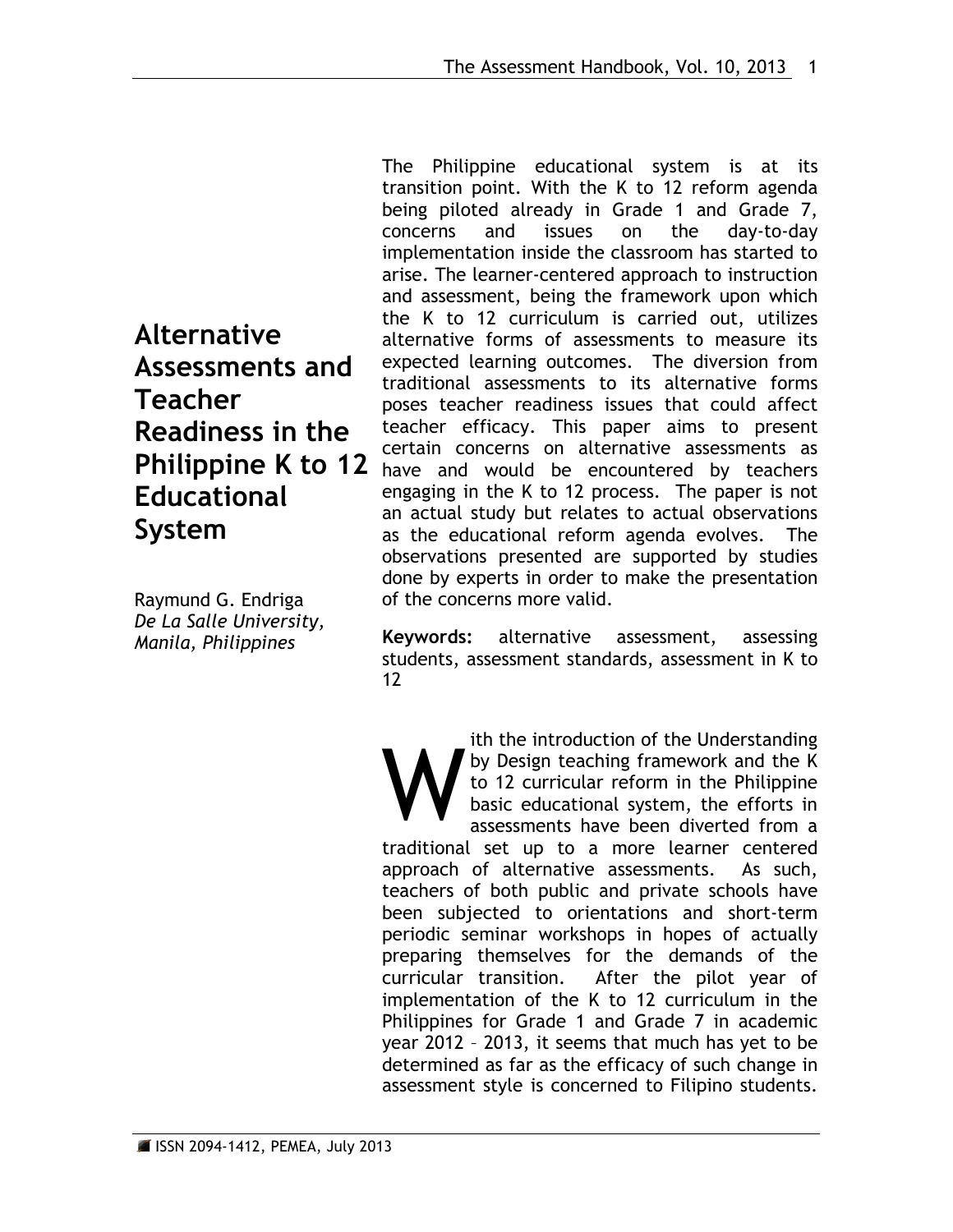Although, it could be anticipated that much of the expected effects can partly stem from the teachers' capacity and ability to think and create appropriate alternative assessments that would showcase the students' acquired knowledge and skills that go beyond the facts and procedures stated in textbooks. Needless to say that the teachers' readiness to engage in the K to 12 transition and its entire process, to include assessment development and implementation, play a very crucial role in its success. It is from this premise that I shall review some teacher issues related to the employment of alternative assessments and the challenges that a teacher under the early years of the Philippine K to 12 curricular reform might confront while preparing quality assessments for his or her students.

## **The Philippine K to 12 Basic Education Background**

As the Department of Education explains it, the proposal to have a 12-year basic education system in the Philippines has long been there since the 1920's. However, the consideration to push through with it has not been entertained until the time of President Benigno Simeon Aquino III when the gripping reality of our country's educational status, as compared to other nearby Asian countries and the world, presented certain issues such as low ratings in national tests, low international Math and Science rankings and substandard international perspective and acceptance due to the lack of educational years. Thus, the Philippine K to 12 Educational Program was instituted having a mandatory Kindergarten, 6 years of Elementary education, 4 years of Junior High School and 2 more years of Senior High School (DepEd, 2012).

### **The K to 12 Curriculum**

The Department of Education highlighted a revised curriculum for both Elementary and High School for the K to 12 Program. The enhanced curriculum boasts of a spiral approach to its design where the same concepts are built on in increasing sophistication and complexity from Grade 1 to Grade 12. The desired outcomes are now defined by content standards and performance standards which allow students to display their learning as identified in the areas of Science, Mathematics, English, Filipino, Mother Tongue, Araling Panlipunan, Edukasyon sa Pagpapakatao, Technology and Livelihood Education, Music, Arts, Physical Education and Health. It is also foreseen that modules in the different subject areas will be employed utilizing more self directed materials that could lead to more independent and collaborative learning (DepEd, 2012).

## **The K to 12 Assessment**

Assessment is vital in any educational program. The K to 12 curriculum also spelled out a holistic assessment process, which is guided by the set content and performance standards. Several levels of assessments are involved in each of the subject areas to gauge a student's ability and capability. To wit, the knowledge level refers to the acquisition of content facts and information; the process level displays performance of the facts and information as one builds on his or her understanding; understanding level, on the other hand, allows a student to present his or her learning in a particular subject content through the enduring big ideas and generalizations; lastly, the product and performance level paves the way to showcase real life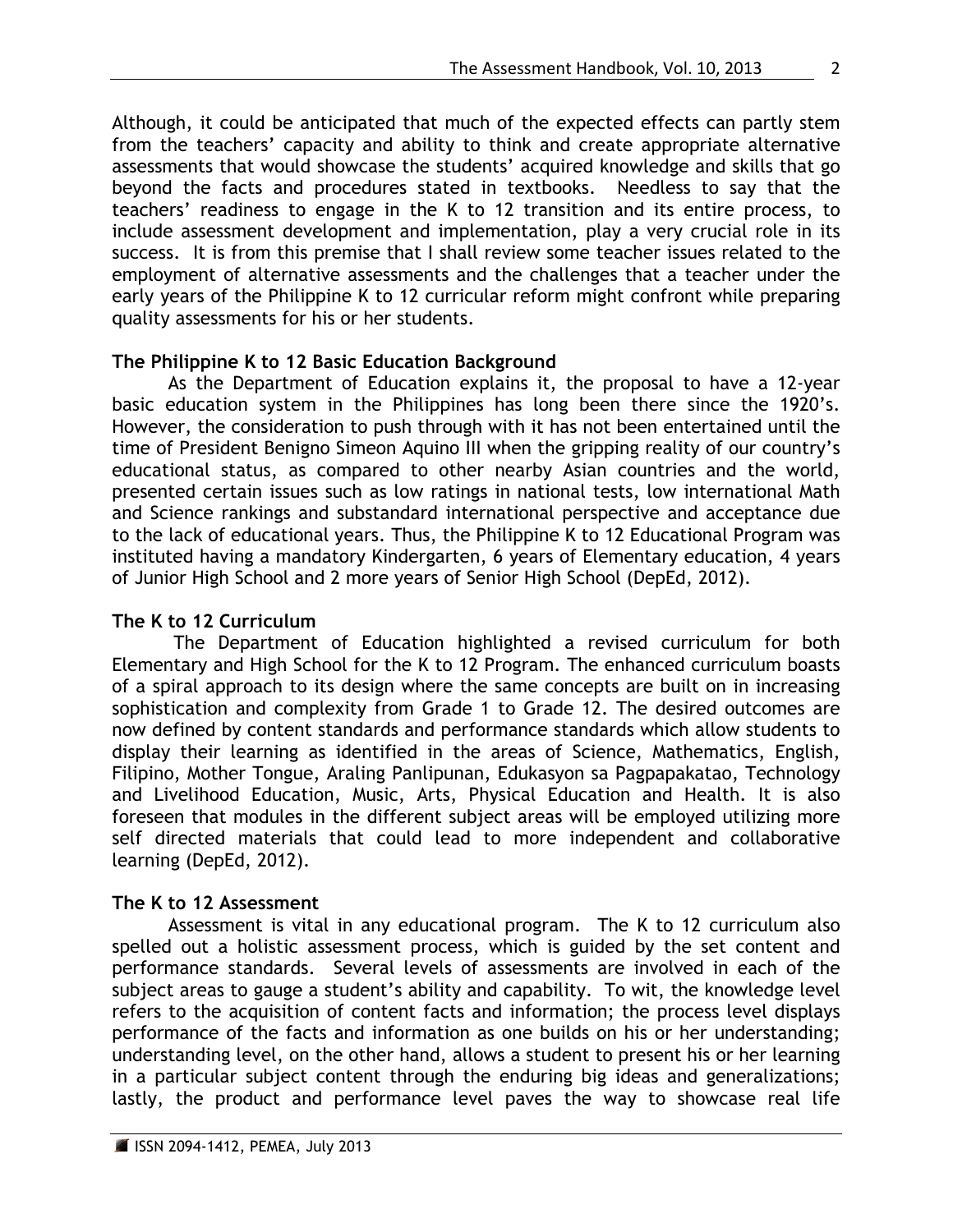applications as displayed in the various authentic tasks done by the student. Each of the assessment level is measured accordingly: 15% for knowledge, 25% for process, 30 % for understanding and another 30% for product and performance (DepEd, 2012).

Since the expected outputs are skills and standards based, the grading system for the K to 12 Program is also reflective of the performance produced. The assessments are valued as beginning where the student has not yet acquired the basic knowledge needed in process of understanding; developing tells the stake holder that the student has acquired the minimum basic learning but not sufficient enough to perform an authentic task, thus needing a lot of assistance; the approaching proficiency level describes the acquisition of the basic knowledge and the capacity to transfer his or her learning towards an authentic task with minimal help from the teacher or a peer; the proficient level is a notch higher where the student has developed the basic knowledge already and can transfer independently his or her learning to authentic tasks; the last skill grading is the advanced level where the student has developed competencies beyond the basic knowledge and has the ability to make use of his learning automatically and flexibly to any given authentic situation (DepEd, 2012).

### **Alternative Assessments and the K to 12 Program**

An alternative assessment is any non-standardized, non-traditional, constructivist based test given to a student which aims to measure particular knowledge and skills that are, most of time, not captured in regular assessment methods (Merritt, 2008) such as the usual short answer supply type or multiple choice pen and paper tests. This form of assessment may range from simple graphic organizers and logs to portfolios and exhibitions to complex performance and authentic assessments. From the process of knowledge and skill scaffolding until the time the understanding is transferred towards real life applications, the K to 12 Program actually promotes the perusal of alternative assessments in lieu of the traditional forms. The Department of Education even encourages schools to have its own culminating activity every quarter to showcase the products created and performances done by the students as all of these things are considered as valuable evidences of learning (DepEd, 2012). The framework utilized in the implementation of the K to 12 Program inside the classroom is actually based on the Understanding by Design concept by Wiggins and McTighe (n.d.).

This approach to teaching uses the backward design where the goals are defined by the content and performance standards initially, followed by identifying the assessments and evidences that would demonstrate the understanding then, later on, plan out the scaffolding activities necessary to answer the essential questions and generalize the enduring big ideas. The Understanding by Design classroom, like the envisioned K to 12 classroom, is noted to be of the constructivist kind where students are more engaged in developing their knowledge and creating their own understanding. As such, various methodologies as well as assessment strategies are needed by the teacher to achieve a classroom that has more student learning than teacher teaching (Loeser, 2008).

3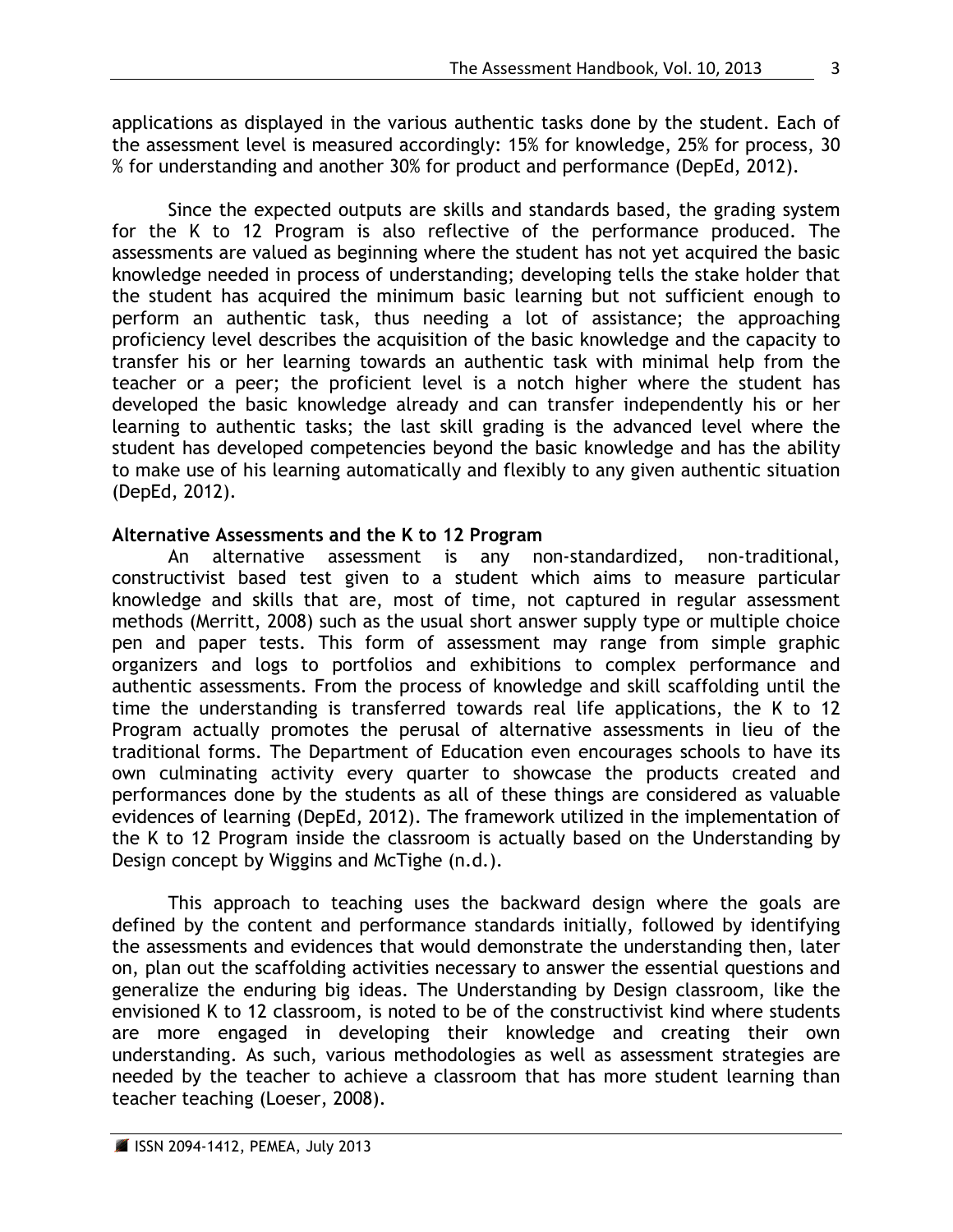#### **Issues on Alternative Assessments**

Though teachers in the Philippine setting has started to take note and open their doors to alternative assessments, especially with the K to 12 Program now in place, it is not by far that the common issues encountered by countries more advanced in educational ranking than the Philippines are also the same ones that the Filipino teachers are now battling with as they continue to cope up and align themselves towards the achievement and success of the K to 12 educational reform.

Baker, in the CRESST Report 772 in 2010, enumerated some items that raise concerns that I do believe, through experience, are also met by the Filipino teachers as they explore the alternative forms of assessments.

**Need for Clearer Definitions of Alternative Assessments.**If one were to look at the big umbrella of these kinds of assessments, it would be plain and simple to say that alternative assessments are any of the informal, classroom based, qualitative assessments (Janisch, Liu & Akrofi, 2007), which do not use the usual pen and paper test. However, alternative assessments have almost always been synonymous with authentic assessment, performance assessment and portfolio as well. In the process perspective, all of the above-mentioned types connote a similar multistep and complex task production, which is actually a main criterion for alternative assessments. So how does one differ from the other? What are the parameters of using each? When is the right time to require each one? Does each have a certain format to follow? These questions need to be clarified as one poses a clearer picture and meaning of alternative assessments and its types.

**Need to Identify Standard Procedures in Developing Alternative Assessments.** Confusion may arise as one teacher tries to formulate a problem, project or perform a task, as there are various ways on how to go about it. Furthermore, at the very core of the development, certain questions need to be clarified from the beginning: what is being assessed and what is the purpose of the assessment? The answers to these inquiries need to be understood explicitly by the teacher so as to ensure the appropriateness of the assessment to be given for a particular target content. The lack of knowledge in developing alternative assessments has also been cited as a dilemma in the paper of Sasmaz Oren, Ormanchi and Evrekli in 2011.

**Need to Review Rubrics for Rating.** Generating the rubrics to be used for a certain alternative assessment is already a problem on its own. Which would be more efficient to use, an analytic rubric or a weighted rubric? What is more appropriate to use, a standard rubric or a checkbric? What criteria should be included in the rubric? Will one teacher have the same interpretation of the same criteria as another teacher? Having a common standard criterion for a particular task or activity may lessen the questions but it still may not erase the issue of reliability and equity. If a particular task has an inter-rater component, will all raters have the same perspective of the criteria and descriptor as they rate the actual performance or product? The question of the existence of high-level subjectivity in the usage of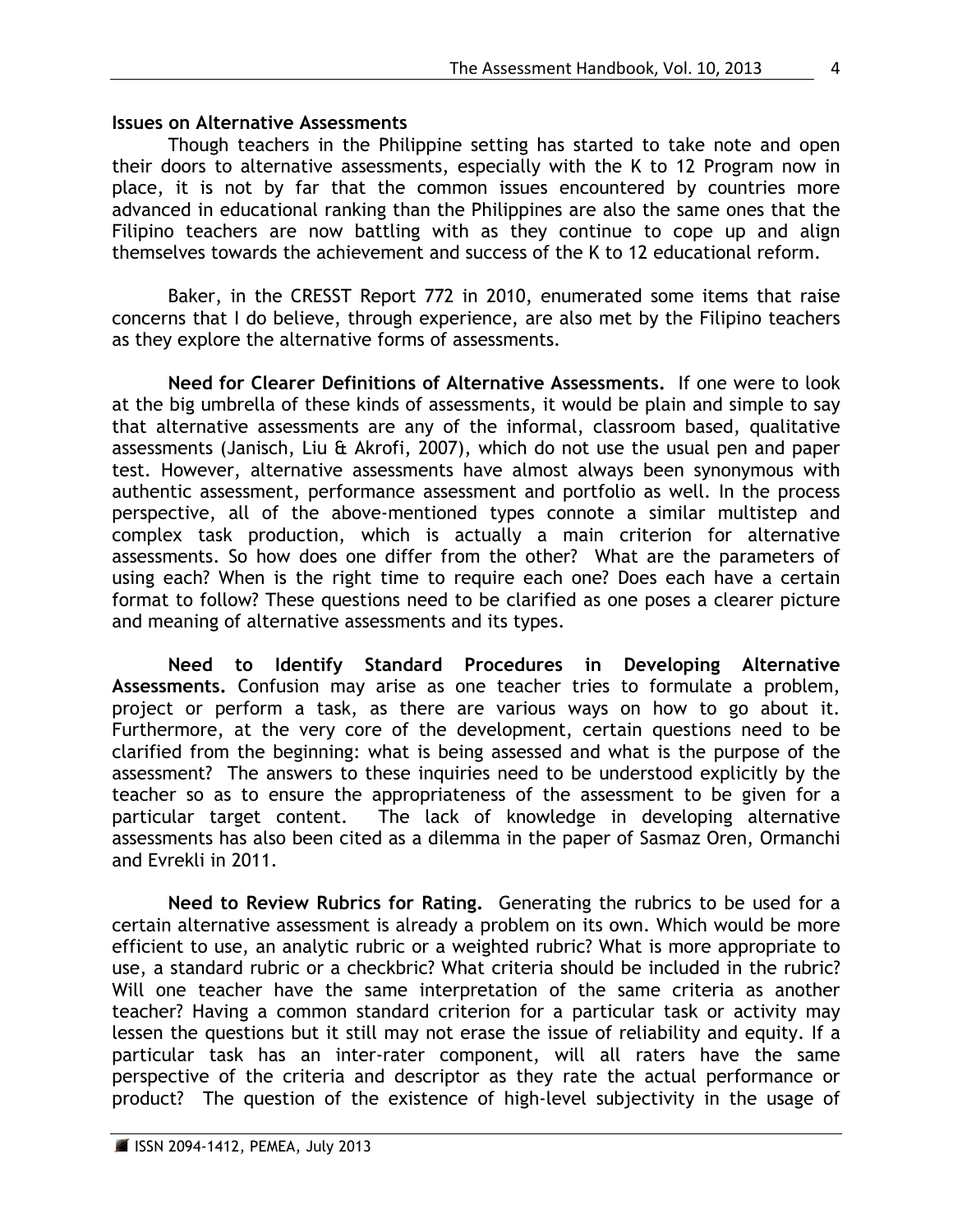alternative assessments has also been raised (Sasmaz Oren et al., 2011). Sasmaz Oren et al., 2011 also cited a very important finding that can be included in the list of issues earlier presented by Baker (2010).

**Need for more time.** Truly, the implementation of alternative assessments may eat too much time. Findings in the Sasmaz Oren et al., (2011) study has been consistent in both Elementary and High School. The completion of a complex task or performance starts out with planning and ends with the actual created or displayed product. As compared to the traditional assessments that could be done in one sitting, those assessments at the understanding and product or performance level may consume more time as expected. Even the formulation of appropriate alternative assessments as deemed necessary by the teacher may also take time. By observation, this is also a common problem that the teachers in our institution have experienced as they piloted the K to 12 Program.

Janisch et al., in 2007 included the following as concerns in the implementation of alternative assessments:

**Need to Look Beyond Test Scores.** School administrators and directors are almost always preoccupied by test scores especially when we are talking about external normative tests. Those examinations that would put the institution in a particular mark or standing among competitor schools will create tunnel visions for them. Though it is understandable why it is necessary to get excellent scores, the focus of assessment may not become consistent with its purpose. As evidenced by current examinations, there still seem to be some misalignment as far as instruction implementation in schools and construction of national tests are concerned. Most questions, as of the moment, are still factual and knowledge based as compared to skills based and problem oriented instruction in the classroom. If pushed by school administrators, teachers may be forced to go back to traditional teaching and assessment where book based instruction is given priority rather than its application to the real world. We are all still looking forward that such disparity between instruction and assessment will be addressed as we progress in the K to 12 Program so as not to compromise good practice in the teaching learning process.

**Need to Motivate Students.** Students, at this point of the K to 12 Program, are still in the transition where they are used to teacher directed activities. Alternative assessments push them to have self-initiative and self-reliance. Alternative assessments exert effort to make students think critically and reflect. Thus, teachers need to take time and plan out carefully how to involve and motivate his or her students in order to make them realize the importance of taking responsibility for their own learning as the learner centered teaching employs.

## **Making Most Out of Alternative Assessments**

The items mentioned above are but some of the issues and concerns that one can look at during this initial stage of K to 12 Program implementation. Though much is yet to be polished, we could not discount the fact that alternative assessments do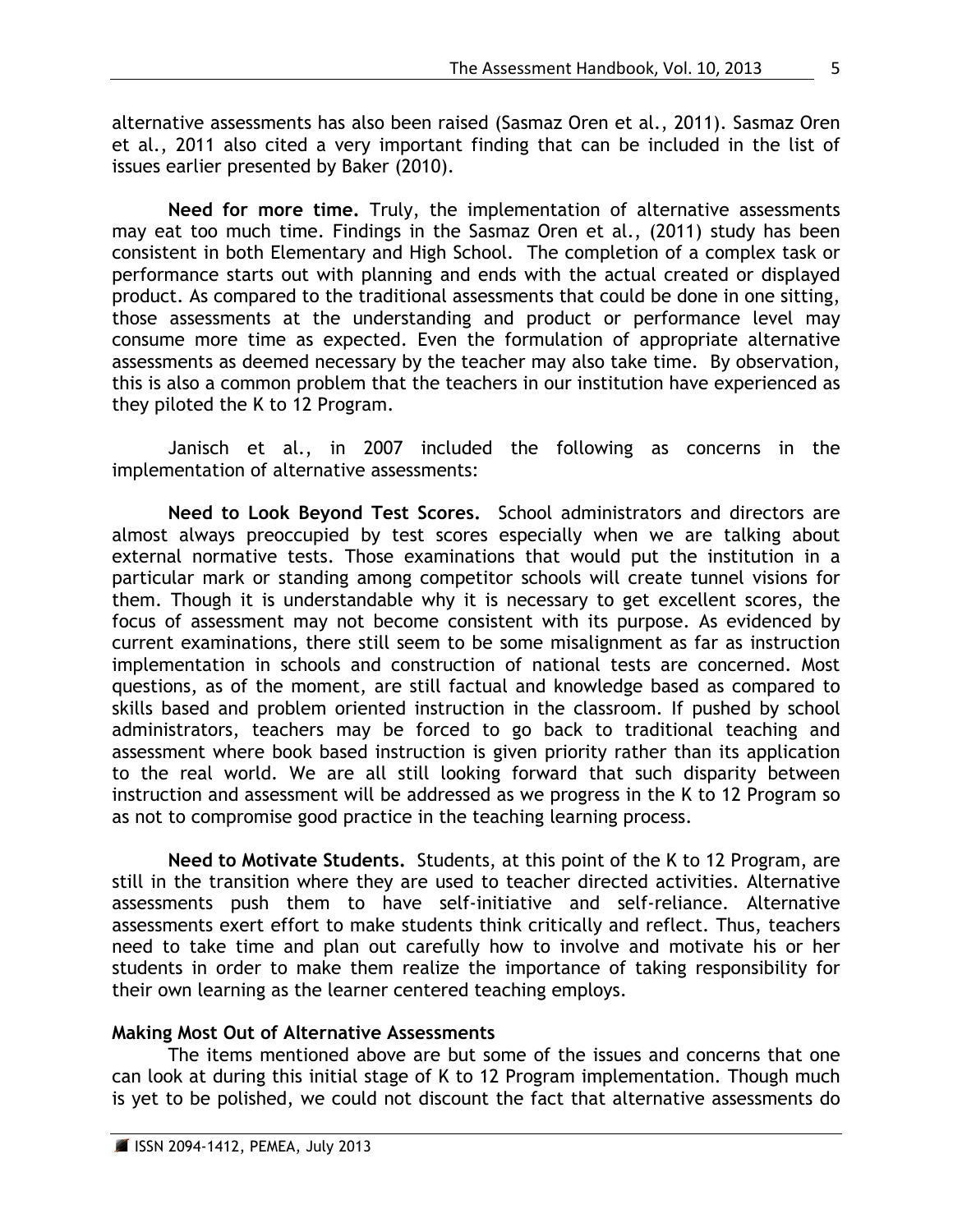have its own advantages as applied by teachers in their respective classrooms. As discussed by Merritt in 2008, alternative assessments provide students with a more authentic way of relating tests and the real world. Real life skills needed to perform the authentic task are developed allowing students to collaborate and engage in more active roles. Higher order thinking among students is enhanced by each performance permitting creativity, resourcefulness and flexibility to be demonstrated in its full capacity.

Teachers, on the other hand, are given the opportunity to be facilitators of learning (Merritt, 2008). Unlike the traditional teacher who is burdened of being the primary source of information and knowledge inside the classroom, teachers in the K to 12 set up using alternative assessments serve only as a coach and mentor allowing students to explore as they discover and develop their own understanding. Likewise, observations of the simulated performances allow them to gather a wide range of student-covered competencies that could capture student growth and development over time. The data gathered serves as immediate feedback to which the teacher can respond by aligning his or her lessons and assessments accordingly.

## **Teacher Readiness to Engage in Alternative Assessments under the K to 12 Program**

After the first year of K to 12 implementation in all public schools and some private schools in the Philippines, the question of how ready are the teachers to engage in the changes in instruction and assessment still floats. Are teachers willing to embrace and accept the challenges presented during the transition of the program and the years after? Will the resistance be an issue of the usage of alternative assessments or will it be more of the K to 12 Program per se?

Though there is still no or limited actual study done on teacher readiness on the use of alternative assessments in the Philippine setting, it was noted in a foreign study that teachers seem to see, in general, significant advantages in the utilization of alternative assessments and think that such approach contribute to the development of student learning as they enjoy the process, spend time understanding the world outside the classroom and reduce anxieties of learning (Sasmaz Oren et al., 2011). It was mentioned also by Simpson in her 2009 paper that teachers have the desire to enhance student cognitive development, understand the structure of instruction in their respective subject areas given the chance to observe the progress of learning, and pose improvement on their own teaching and understanding of the entire teacher student engagement process. These things can actually be achieved through the exercise of alternative assessments.

The K to 12 educational program in itself is a development in progress. A lot have been brought down already at the level of the supervisors and teachers but despite of which, getting everybody involved at the very heart of the reform seem to have not sunk in yet. Most teachers, especially those who have been in the profession for the longest time and have been used to the traditional approach to teaching and learning, would implement out of compliance and not because they really want to.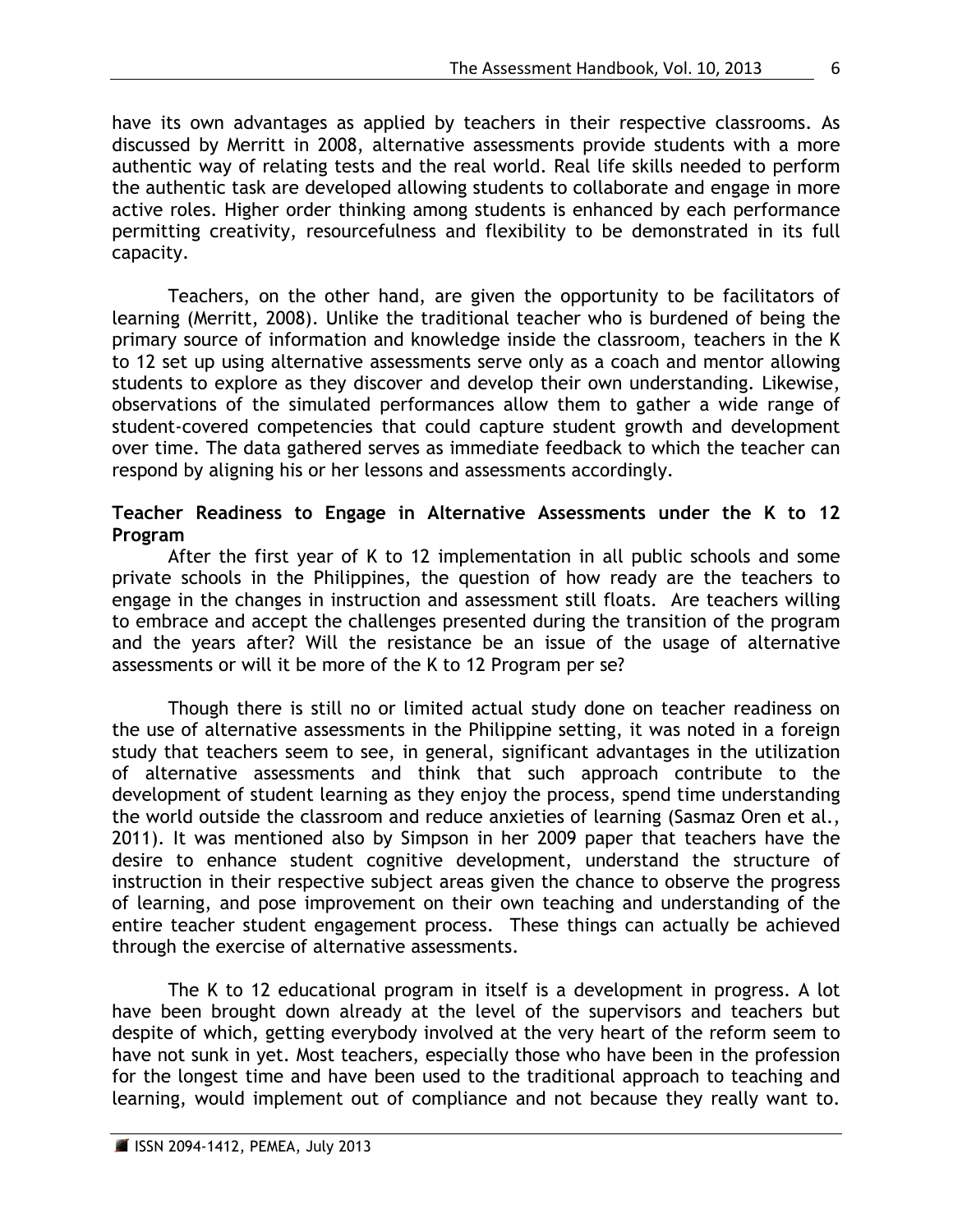Part of this challenge is actually because of the lack of training and information on how to manage the curriculum inside the classroom. The curriculum developed for the Elementary level, the Grade 7 and the incoming Grade 8 is still very fluid in nature, undergoing modifications as needed in certain subject areas. The entire curriculum provides only general standards for content and performance that need to be met at the end of each level but no definite prescribed way on how to go about the nittygritty daily implementation in the classroom which leaves the teacher in an experimental mode in the day to day planning of the lessons. I believe that it could have been a different story and the acceptance level much higher if the teachers are fully equipped with the necessary tools that are definite and more structured to make the facilitation easier. On the other end of the line, I also believe that the Department of Education has been doubling its efforts to organize this reform agenda as evidenced by the progress that they have created already since it was announced to the public. They have been consistently planning and involving the teachers in the process to make them understand the true essence and value of the educational reform. The loop holes and the inconsistencies are but part of the birth pains which, at this point, can still be considered acceptable since we are still in the transition stage. However, the stakeholders of the academe sector are also hoping for a more stable K to 12 system the soonest time possible.

# **Conclusion**

Observing the developments in Philippine Basic Education as it moves toward a more competitive and global perspective and approach is truly exciting. The K to 12 learner centered approach to teaching and learning has opened the doors of academic institutions and classrooms in the creation of a new culture towards assessment and its alternative forms. The path towards the success of this endeavor is still long and, by natural occurrence, would still encounter a lot of queries and criticisms. Learning from other more advanced countries, we should be able to address the specified concerns immediately so as not to produce further confusion and misalignment.

Teachers are learners as well. As we try to cope up with the challenges of the K to 12 Program, we learn in the process. The individual learning, both in instruction and assessment, can be noted and later on be synthesized to form best practices that can be shared with everyone.

The Filipino people believe that education is important. Education is the key to a more successful and better living. The achievement of this dream cannot be done by the government alone or the teachers individually. All stakeholders in the learning process must be active in owning the responsibility and should reflect on how his or her actions can affect the entire Philippine educational system.